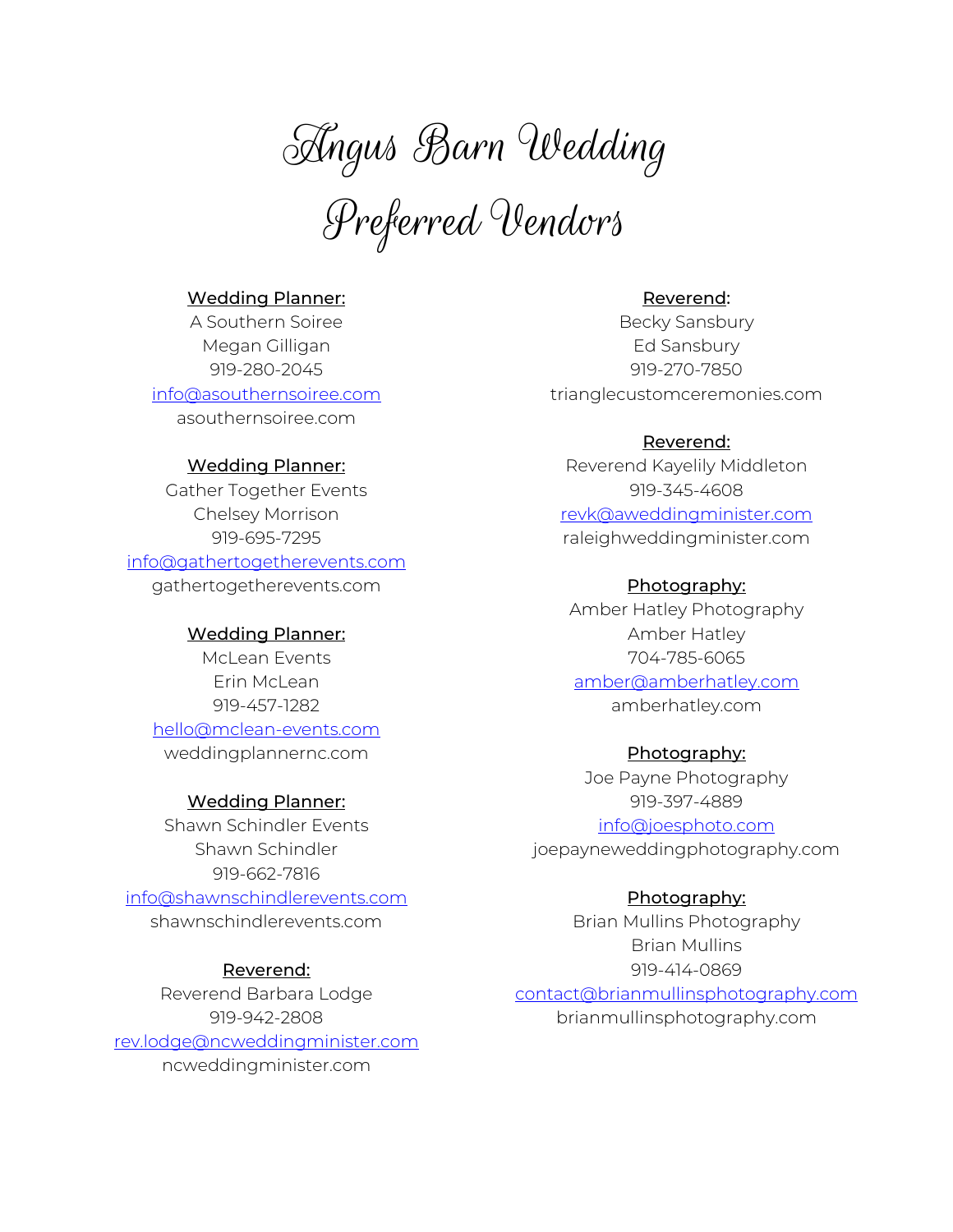## Photography:

F8 Photo Studios Cara Galati 919-835-0999 cara@f8photostudios.com F8photostudios.com

#### Photography:

Nancy Ray Photography Nancy Ray 919-391-9555 info@nancyrayphotography.com nancyrayphotography.com

# Videographer:

Heart-Stone Films Chris & Toni Wheaton 919-827-4452 studio@filmsforlife.com filmsforlife.com

## Videographer:

Twenty One Films Phil McInnis 919-603-7607 info@twentyonefilms.com twentyonefilms.com

# Photo Booth:

Shutter Booth Neal Zipster 919-255-2556 shutterbooth.com

## Photo Booth:

ZimZoom Photobooth Meredith Stern 919-670-250 meredith@zimzoomphotobooth.com zimzoomphotobooth.com

Wedding Cakes:

Ashley Cakes Ashley Lattier 919-649-0404 ashleycakes.info@gmail.com ashleycakes.com

## Wedding Cakes:

Cinda's Creative Cakes Cinda Putnam 919-303-1151 cinda@cindascreativecakes.com cindascreativecakes.com

# Florist:

Embellished Blooms Michelle 919-346-4811 michelle@embellishedblooms.com embellishedblooms.com

#### Florist:

The English Garden Cidney Davis 919-341-6650

info@englishgarden.com englishgardenraleigh.com

Florist: Expressions of Love **Shelley** (919)552-4512 shelley@expressionsofloveflorist.com

expressionsofloveflorist.com

Florist: Kelly Odom Flowers Kelly Odom 919-829-3888 kelly@kellyodom.com kellyodorm.com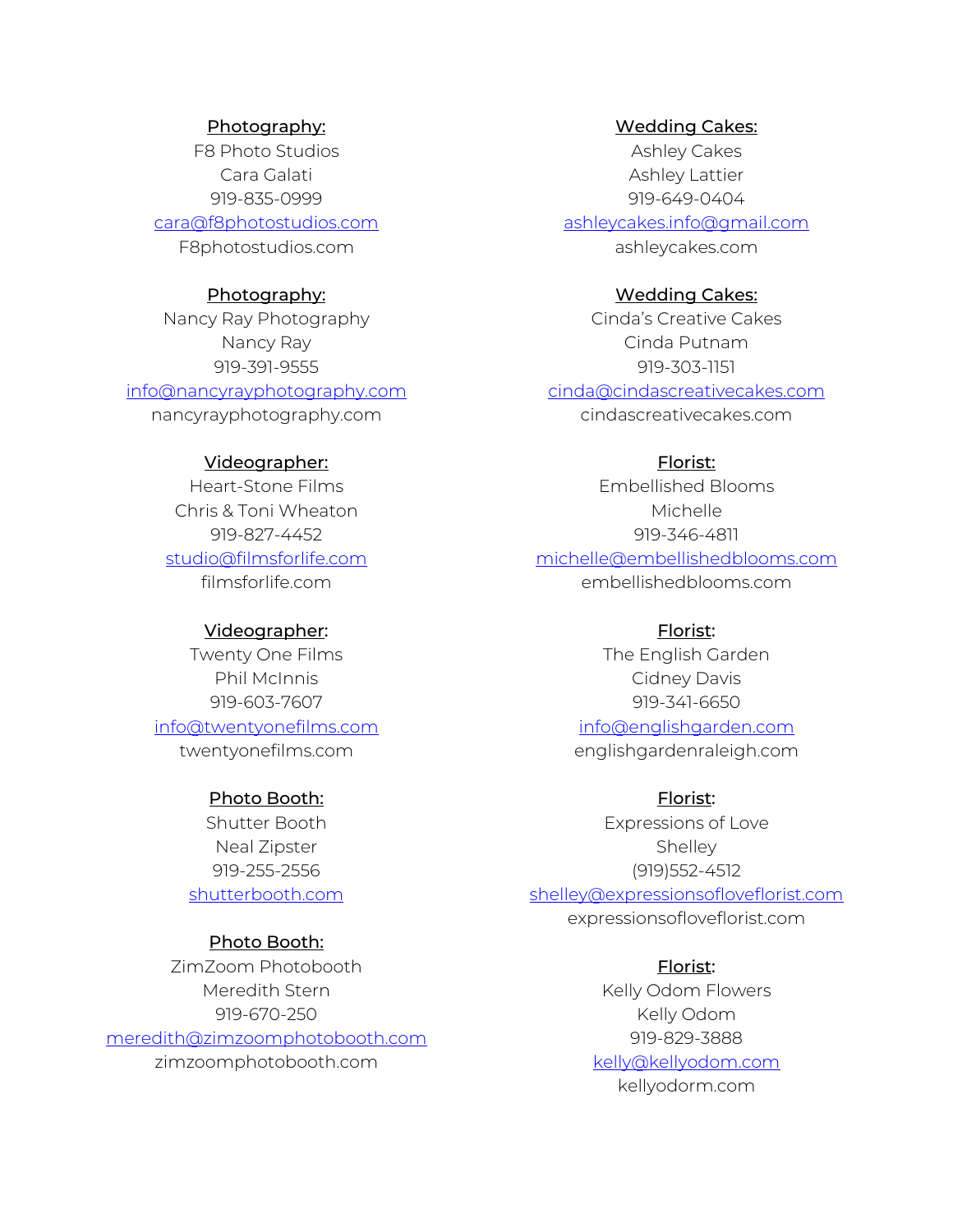## Florist:

The Watered Garden Steve Taras 919-828-2600 info@wateredgardenflorist.com

wateredgardenflorist.com

## The Flower Shuttle:

Beth Smith (919) 280-1190

## Ceremony Music:

Arioso Strings Mary-Page Block 919-616-0418 mary@ariosostrings.com ariosostrings.com

## Ceremony Music:

Capital String Ensemble 919-834-7000

#### Pianist:

Scott Schillin 919-448-4449 scott@scottschillinpiano.com scottschillinpiano.com

## D.J.:

All Around Raleigh DJ Eric Hodgden 919-757-8296 eric@allaroundraleighdj.com allaroundraleighdj.com

# DJ:

Bunn DJ Company Joe Bunn 919-785-9001 bunndj@bunndjcompany.com bunndjcompany.com

D.J.:

SPIN DJ Ryan Pflumm 919-946-0005 info@spinnc.com

spinnc.com

#### Live Music:

ECE Barry Herndon 919-875-1800 bherndon@eastcoastentertainment.com bookece.com

# Live Music:

Sam Hill Entertainment Andrew Juge 437-977-6665 juge@samhillbands.com samhillsbands.com

# Lighting and Special Effects:

Get Lit David Watson 919-257-8736

Getlit.watson@gmail.com getlitspecialeventlighting.com

## Lighting, Special Effects, & Rentals:

Themeworks Paige Faucette 919-833-7900 paige@themeworkscreative.com themeworkscreative.com

## Special Effects & Rentals:

Party Tables Phillip Hedrick 919-596-3521 phillip@partytables.com partytables.com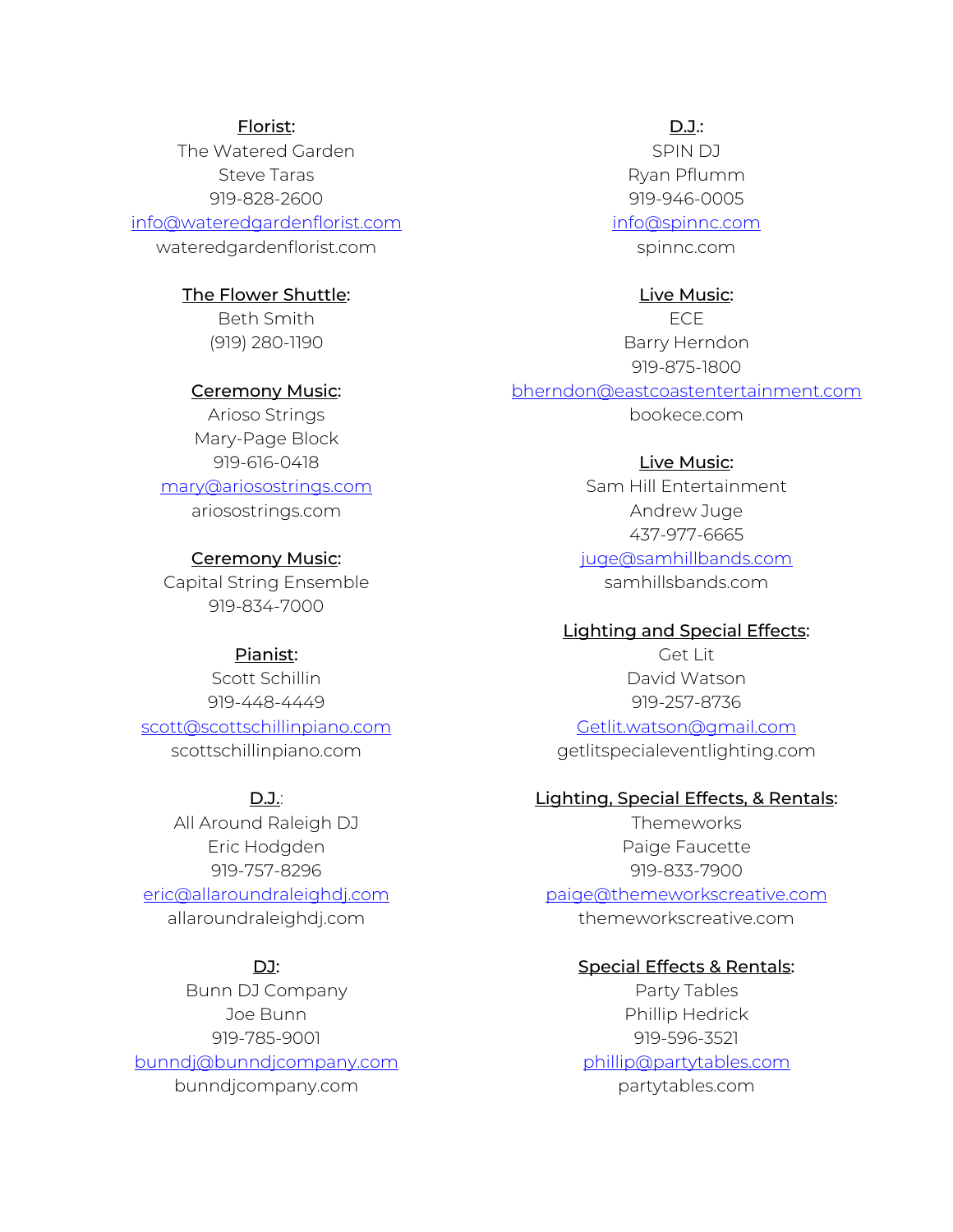#### Rental Company:

Party Reflections Kristin Pietrantoni 919-926-4772 kpietrantoni@partyreflections.com partyreflections.com

#### Rental Company:

CE Rental Kristina Reed 919-746-9021 kristina@cerental.com cerental.com

#### Boutique Event Rentals:

Cottage Luxe Rosanne 919-495-7042 rosanne@cottageluxe.com cottageluxe.com

# Performance & Production Company:

Elevate Valerie Curran 919-836-9022

# valerie@elevatenc.com

elevatenc.com

## Live Painter:

Dan Nelson 919.623-5262 danielnelsonart@gmail.com dannelsonart.com

## Transportation:

Carolina Livery Services & Tours 919-957-1111 carvanbus@aol.com

carolinalivery.net

## Transportation:

EcoStyle Chauffeured Transportation Cameron Worsham 919-890-3839

cameron@ecostyleusa.com

ecostyleusa.com

## Transportation:

Lifestyle Limousine Company Heidi Beaudoin 919-332-3676 lifestylelimonc@gmail.com lifestyle-limo.com

## Transportation:

White Horse Private Transportation 919-782-5893 ridewhitehorse.com

## Valet:

Capital Parking Jerome Askew Jr. 919-523-9736 capitalparking@aol.com

## Valet:

Royal Parking Inc Brock Pittman 919-829-8050 pittman@royalparkinginc.com royalparkinginc.com

## Getaway Car:

Classic Event Cars Mary Newman 919-726-7096 info@classiceventcars.com classiceventcars.com